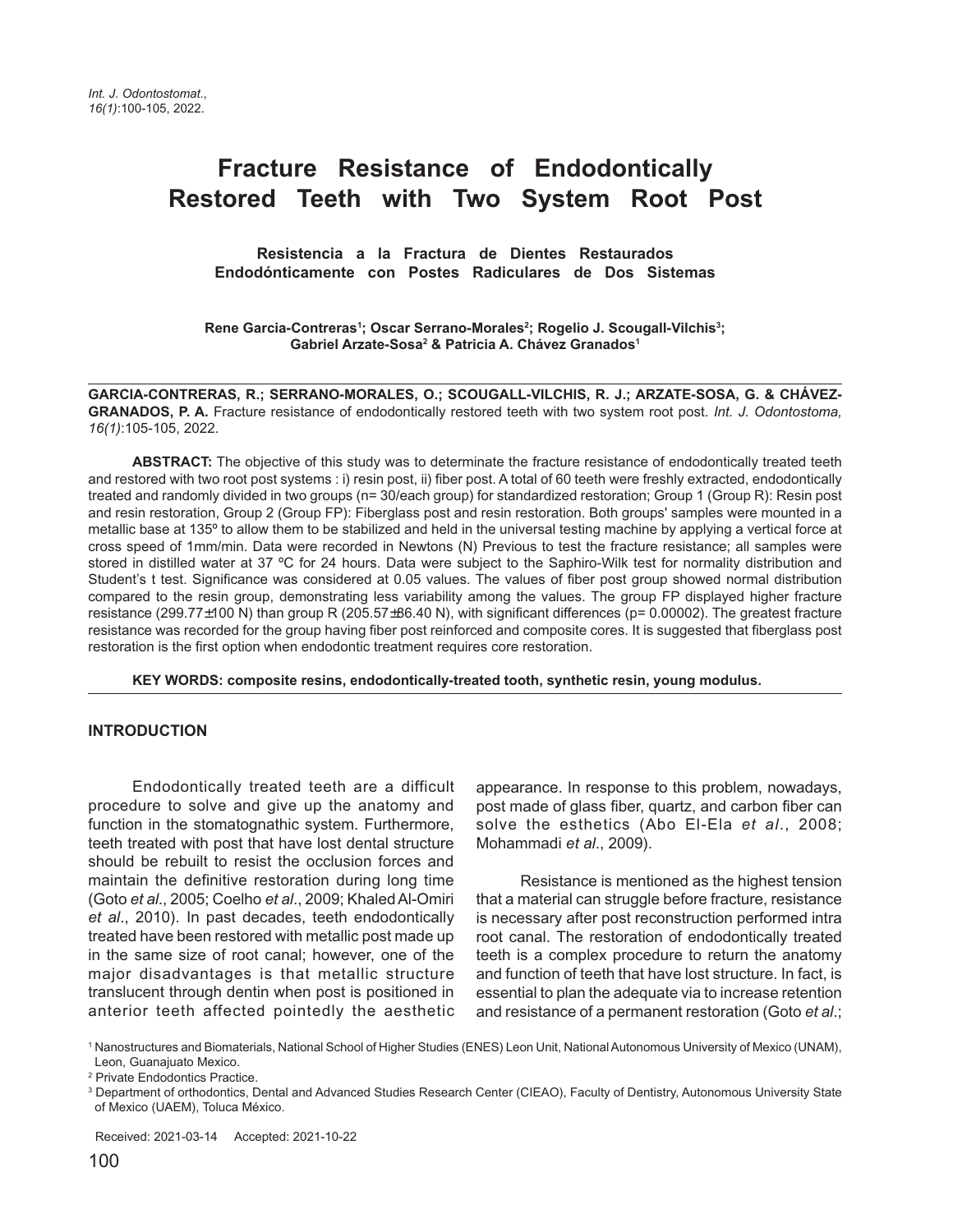Coelho et al.; Khaled Al-Omiri et al.). The loss of structure integrity is the main reason about the vulnerability of endodontically treated teeth and their resistance to fracture (Mohammadi et al.).

Vertical root fractures of teeth with endodontic treatment that were prepared to receive root post were more frequent in teeth of older patients, more than 60 years old, and where dentine thickness was reduced (Mireku et al., 2010). Internal root fortification is not enough to prevent fracture if the tooth is retraumatized with an acute accident results in root fracture, it is necessary an adequate adhesive procedure that hold the best promise for root fortification (Seghi et al., 2013).

In a review where investigate the overview of fracture resistance of teeth restored with dowel-retained restorations, general agreement among researchers that post per se do not offer reinforcement of restored teeth; on the contrary, their insertion involves procedures that usually sacrifice tooth structure and reduce the fracture resistance. Unrepairable root fractures have been frequently reported as the most catastrophic mode of failure that was associated with post placement, especially when rigid posts were used (Khaled Al-Omiri et al.).

Fiber post are considered as an option to restored teeth treated endodontically due to its reformed with epoxy resin and cemented by methacrylate adhesive system and dual resin cement (Pirani et al., 2005). Fiber posts have higher elastic modulus than metallic, similar modulus than dentine structure and such kind of features confer a better distribution of tensile forces to prevent tooth fracture at long time during mastication (Abo El-Ela et al.). Teeth enamel is a crystalline structure with high resistance to fracture, elastic modulus (41 GPa), proportional limit and fragile due to less resilience than dentine (18.6 GPa) (Eskitascioglu et al., 2002; Coelho et al.).

When tooth lose structure by caries or trauma, is required to restore the tooth with different materials in order to replace missing structure, to return the anatomy and achieve function (Khaled Al-Omiri et al.). An important factor to restore teeth with composite resin is the resistance of the restorative material, this mechanical property of the material allows to restoration serves its functions effectively, safely and for a reasonable period. In other words, resistance refers to the maximum capacity that a material can withstand forces before it fractures. A measurement of the resistance of a tooth restored with resin, up to breaking,

allows us to investigate changes in cavity design that can improve the resistance to failure of the restorations in the oral environment. The analysis of the possible failure of a restoration under applied forces must be related to the mechanical properties of restorative materials, dental remnant of the interface between the two materials (Naumann et al., 2009).

The fracture resistance of teeth with endodontic treatment is influenced by a large number of parameters such as age, plaque, number of adjacent teeth, occlusal contacts, remaining tooth structure, tooth position in the dental arch, type of restoration (Goto et al.), degradation of collagen (Eskitas¸ciog˘lu et al.; Coelho et al.; Naumann et al.).

The aim of this study was to determinate the fracture resistance of endodontically treated tooth and restored with two root post systems: I) resin post, II) fiber post with universal testing machine. We hypothesized that fiber post restoration withstands higher applied force before fracture.

## **MATERIAL AND METHOD**

**Sample preparation.** A total of 60 teeth were freshly extracted, collected and stored in thymol at 1 %. The inclusion criteria corresponded to teeth without root caries, microscopic fractures, and root curvature less than 20°. All teeth were analyzed microscopically (Magnification digital microscope, DMS1000, Leica, Wetzlar, Germany). The access was made with highspeed carbide burs, the formation of the third cervical and middle root canal was instrumented with LA Axxes (Sybron Endo, CA, EUA) and irrigated with 0.25 % sodium hypochlorite (NaOCl). The working length was adjusted at 0.5 mm before the apex and corroborated with digital radiography (Kodak, Rochester, NY, USA). The instrumentation was manually instrumented with K3 system (Sybron Endo, CA, EUA) and obturation was executed by fluid gutta-percha filling (Obtura III MAX Spartan, Algonquin, IL, USA) at 3 mm and confirmed by digital radiography.

Once the root canal treatment was performed teeth were randomly divided in two groups (n= 30/each group): Group 1 (Group R): Resin post and restoration (TE-Econom plus, shade A2, Ivoclar Vivadent, Schaan, Liechtenstein), Group 2 (Group FP): Fiberglass post and resin restoration (Reforpost, Angelus, Londrina, PR, Brazil).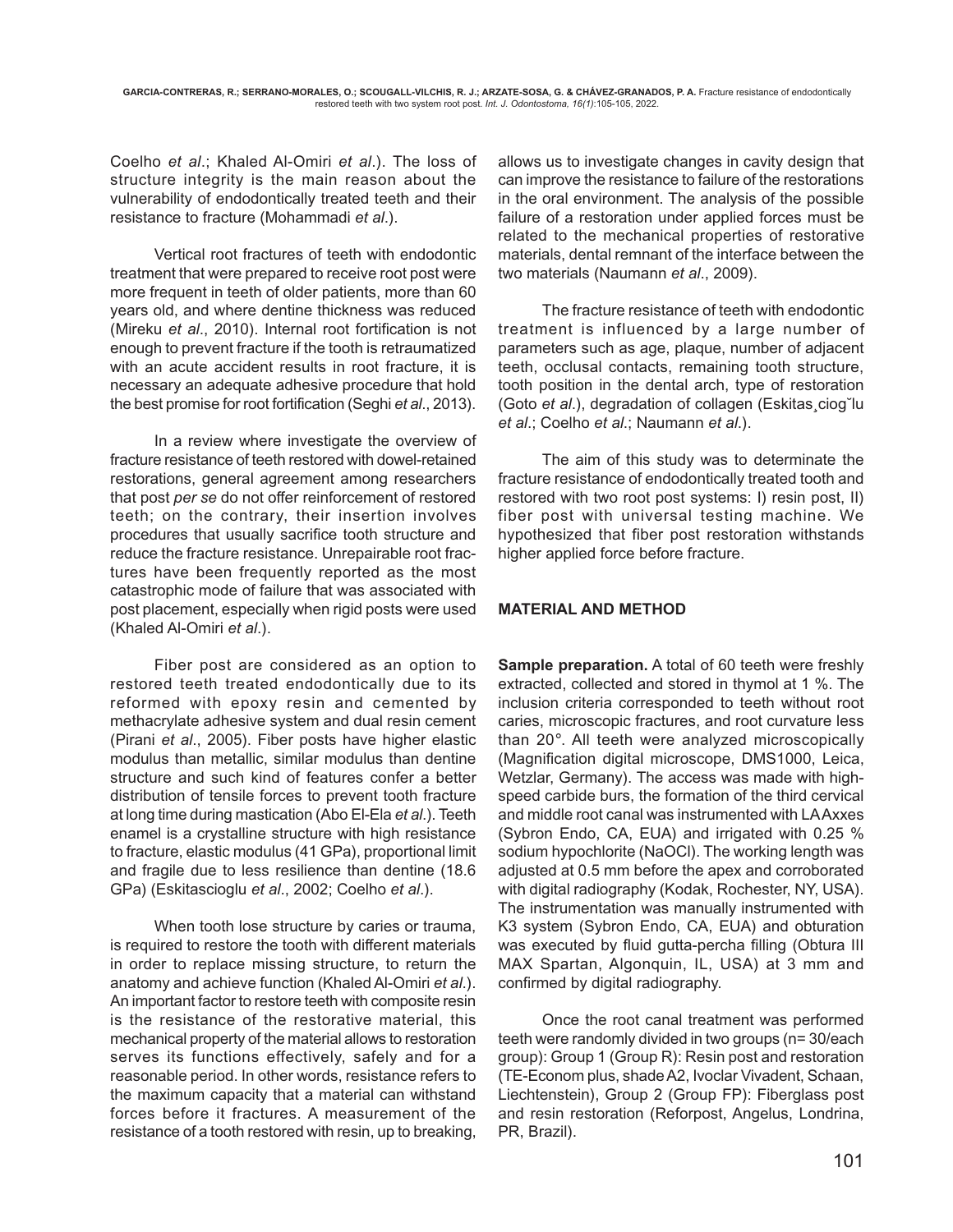**GARCIA-CONTRERAS, R.; SERRANO-MORALES, O.; SCOUGALL-VILCHIS, R. J.; ARZATE-SOSA, G. & CHÁVEZ-GRANADOS, P. A.** Fracture resistance of endodontically restored teeth with two system root post. Int. J. Odontostoma, 16(1):105-105, 2022.

For group 1, intraradicular reconstruction engraving of the surface with phosphoric acid at 37 % for 20 seconds, washed with tap water for 20 seconds and surface drying using cotton points and the application of 5th generation bonding agent (Heliobond, Ivoclar Vivadent, Schaan, Liechtenstein) was photocuring with LED light lamp (Optilight, Gnatus, Ribeirao Preto, Sao Paulo, Brazil) for 20 seconds, the resin was taken to root duct using an instrument designed for this purpose, small increments less than 2 mm was placed by oblique layering technique and polymerized for 40 seconds until cover the entire root canal and from here was formed the stump with oblique layering technique. In case of group 2 glass fiber posts were cemented intraradicular preparation of each post according to the manufacturer's instructions with dual resin cement (RelayX ARC, 3M ESPE, St. Paul, MN, USA). After cementation, small increments of composite resin with oblique layering technique were deposited and polymerized for 40 seconds, the post was cutting at 12 mm length and adjusted the high of composite core. The groups and the stump dimensions are diagrammatic represented in Figure 1.

**Mounted and tested samples.** Each endodontically and core reconstructed samples were placed vertically in a PVC pipe with acrylic self-curing resin, the PVC pipe were mounting in metallic base at 135 degrees



Fig. 1. Diagrammatic representation of study groups, Group R: Resin post and restoration and Group FP: Fiberglass post and resin restoration.

allowing them to be stabilized and held in the universal testing machine. The fatigue resistance was tested in universal testing (AGS-X, Shimadzu, Kyoto, Japan) by applying a vertical force at cross speed of 1 mm/ min (Fig. 2). Data were recorded in Newtons (N). Before the fracture resistance test, all samples were stored in distilled water at 37 ºC for 24 hours.



Fig. 2. Diagrammatic depiction of load value, load application angle, holding device, and strain gauge location.

**Statistical analysis.** All data were examined and tested for normality distribution using the Saphiro-Wilk test. The mean values and standard deviations were estimated. Student's t test was used to compare fracture resistance between the groups. A value of 0.05 was considered to be statistically significant, which was obtained using SPSS 15.0 statistical analysis software (SPSS Inc., Chicago Ill., USA).

## **RESULTS**

The values and descriptive statistics of the fracture resistance of groups are shown in Table I. The values of fiber post group showed normal distribution compared to resin group, demonstrating less variability among de values. The group FP displayed higher fracture resistance (299.77±100 N) than group R (205.57±86.40 N), with significant differences (p=0.00002) observed between groups based on student´s t tests results.

Table I. Descriptive statistics of fracture resistance of groups (n=30/group)

| Group                 | Mean±SD (Newtons) | Confidence interval | Significance |
|-----------------------|-------------------|---------------------|--------------|
| Group resin (R)       | 205.57±86.40      | 173.31:237.83       | $0.00002**$  |
| Group fiber post (FP) | 299.77±100.6      | 262.20:337.34       |              |

SD: Standard deviation. \*\*Based on Student's t test.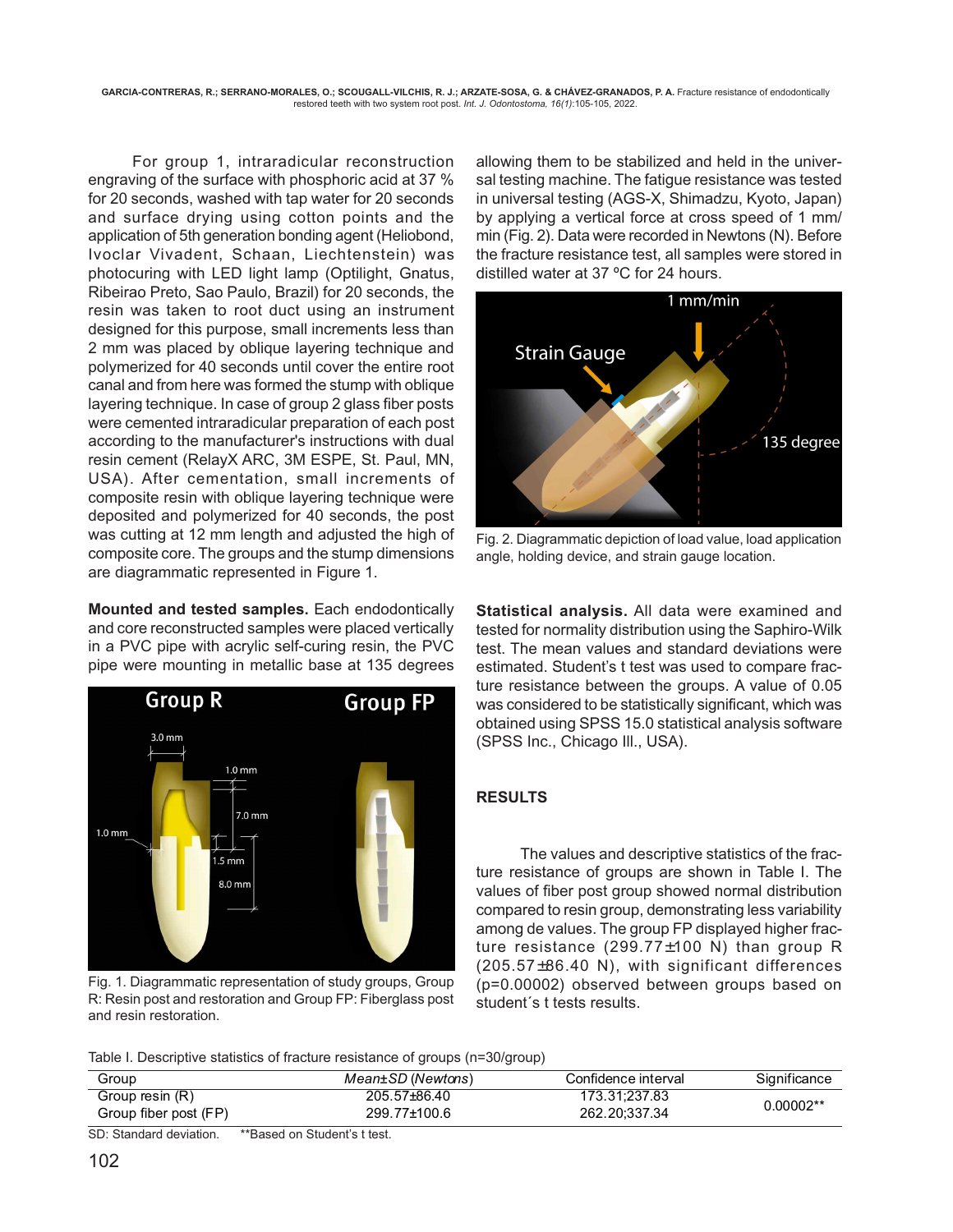### **DISCUSSION**

It has been suggested that the bending stiffness of the dowel in an endodontically treated tooth compromised by lost tooth structure can be a reinforcing medium. Viscoelastic properties of a tooth structure affect stress distribution within the tooth. If viscoelastic properties are undetermined, the tooth will be mechanically compromised in terms of stress distribution, values, and concentration. Root canal treatment, post and core restoration are examples of conditions in which tooth viscoelasticity is reduced and this explain the reason that the teeth are more liable to fracture (Khani et al., 2009; Shegi et al.). There exist many factors that influence the fracture resistance of post-restored teeth. Some factors are directly related to the post-core system including the followings: post length, post diameter, post design (Khani et al.), post material, post fitting, core material, ferrule effect, and luting cement. Nerveless, other factors are related to restored tooth and include cuspidal coverage, remaining tooth structure and alveolar bone support (Ma et al., 2009; Tang et al., 2010; Khaled Al-Omiri et al.). Other influenced factor of fracture resistance is related with the age of patients, the evaluation of vertical fracture of young and elder teeth has been determinate by Mireku et al. whereas vertical root fracture of teeth receiving root canal treatment with posts is more likely to occur in the teeth of older patients (60+) and particularly in those with low dentine thickness. Although intraradicular dentin hybridization is not compromised irrespective with the adhesives cement systems, the universal occurrence of interfacial gaps along the hybrid layer surface or the post-cement interface reflects the challenge in bonding to post spaces with low compliance and high C-factors. The clinical success associated with bonded fiber posts is probably due predominantly to frictional retention (Pirani et al.).

It has been investigated the flexural modulus, the strength of dentin and different materials for endodontic reconstruction, the study state that the flexural modulus of dentin was 17.5±3.8 GPa, mean, the values for posts ranged from 24.4±3.8 GPa for silica fiber posts to 108.6±10.7 GPa for stainless steel posts. The flexural strength for dentin was 212.9±41.9 MPa, while the posts ranged from 879.1±66.2 MPa for silica fiber posts to 1545.3±135.9 MPa for cast gold posts. Fiber reinforced composite posts have an elastic modulus that more closely approaches that of dentin while that for metal posts was much higher. The flexural

strength of fiber and metal posts was respectively four and seven times higher than root dentin (Plotino et al., 2007).

The study of Abo El-Ela et al. to determine the fracture resistance of anterior endodontically treated teeth concluded that a novel glass fiber post was associated with the highest mean fracture force for maxillary anterior teeth, regardless of the bonding agent used, whereas the stainless-steel post was associated with the lowest mean fracture. Contrary, the study of D'Arcangelo et al. (2008) where studied the influence of endodontic therapy, veneer preparation, and their association on fractures resistance and deflection of pulpless anterior teeth stated that veneer preparations and endodontic treatment did not significantly influence fracture resistance of maxillary incisors. On the contrary, preparation for veneer significantly increased the deflection values Fiber post restorations seemed to significantly increase mean maximum load values. Fiber reinforced post restoration can be suggested when endodontic treatment is associated with veneer preparation. Opposite, the elastic modulus of mandibular molars restored using resin composites with or without fiber posts, with respect to the number of residual cavity walls. Teeth were loaded and resistance of specimens was measured as the axial compressive load to cause fracture and macroscopic fracture patterns were observed. Revealed significant differences between groups as samples restored with fiber posts exhibited mostly restorable fractures. It was concluded that the resistance of endodontically treated mandibular molars restored with composite resins is mainly affected by the number of residual walls. Using fiber reinforced posts optimized fracture patterns (Salameh et al., 2006)

However, in vivo loading is a dynamic and repetitive fatigue loading, and this type of loading was not used in the study. Since the dowels used in the present study had the same cross-sectional areas and shapes, the bending stiffness of the dowels would be directly proportional to the modulus of elasticity of each material. Consequently, if the bending resistance of the dowel is a significant factor in tooth reinforcement, based on bending stiffness alone, one would expect the teeth with titanium alloy dowels to have survived a significantly higher number of fatigue cycles compared to those with the glass fiber dowels. This was not the case. The specimens with resin-reinforced glass fiber dowels survived roughly twice the number fracture resistance.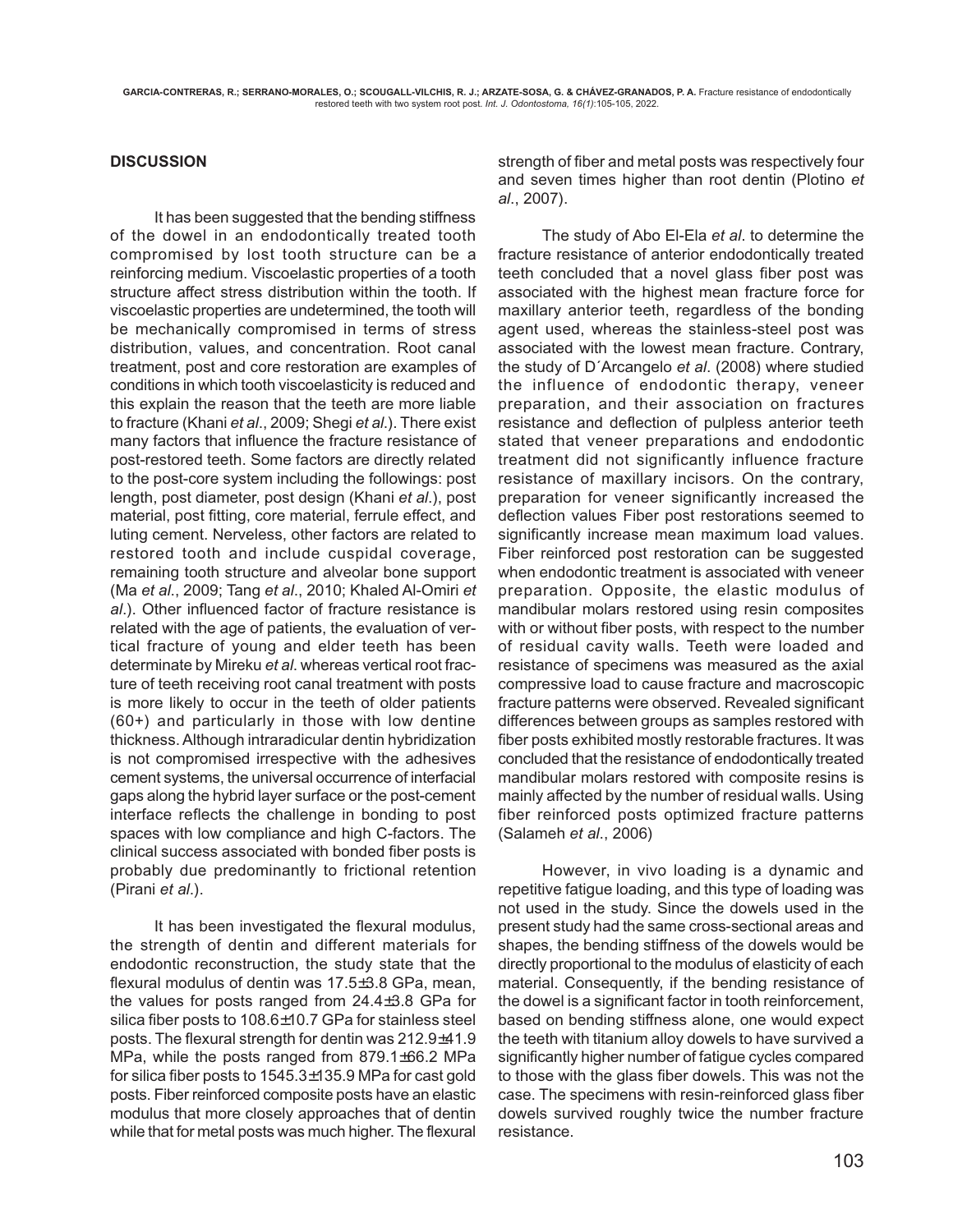On contrary, endodontically treated teeth restored with direct composite resin with (999.07±200.17 N) or without fiber post (1111.47±227.84 N) had similar fracture resistance under 90° static loading (Mohamadi et al.; Ma et al.). Our results are not according with previous conclusion; here it was found that the fiber post core with oblique layer technic composite resin restoration (299.77±100 N) significantly increase the fracture resistance more than direct layering composite resin and core restoration (205.57±86.40 N) at 135° static applied forces (1 mm/min). Similarly, our methodology here used and with the same cross speed applied force recorded in newtons, the fracture resistance of roots filled with a bonded material, fiber posts, or titanium post systems. There was no statistically significant difference between (p>.05) titanium posts, fiber posts, and resilon/epiphany root canal filling systems were found to have no reinforcing effect on endodontically treated roots (Sagsen et al., 2013). Additionally, the ultrastructure and resistance to fracture of different types of fiber post has been evaluated to verify the existence of a correlation between structural characteristics and flexural strength. The test was carried out until fracturing of the post. Of the various structural characteristics investigated, only the fiber/ matrix ratio showed a significant correlation to the flexural strength (r=0.922, p=0.003). Significance: The fiber reinforced posts investigated displayed significant differences regarding fracture load and flexural strength. A strong and significant linear correlation between the fiber/matrix ratio and the flexural strength was found (Seefeld et al., 2007).

On the other hand, finite element analysis (FEA) has been used to investigate the influence of different post systems on the stress distribution of weakened teeth under oblique-load application. Studies have been evaluated cast metallic post, stainless steel post, fiberglass post, carbon fiber post, zirconium dioxide post, fiber composite laminated and titanium post cored with resin. Materials and structures were considered linear elastic, homogeneous, and isotropic, except for fiberglass and carbon fiber posts which assumed orthotropic behavior. Therefore, results from the FEA images suggested that the use of non-metallic post systems could result in improved mechanical behavior for the weakened restored teeth (Eskitas ciog~lu et al.; Coelho et al.).

There exist just a few randomized controlled trials that compared the survival of glass fiber and cast metal dental posts used to restore endodontically

randomly allocated to the glass-fiber and cast-metal post groups. All teeth were restored with single metal-ceramic crowns. The 3-year recall rate was 92.3 % and the survival rates of glass fiber and cast metal posts were similar (97.1 % and 91.9 %, respectively; p= 0.682). Four failures were observed: two glass fiber posts in a premolar and anterior tooth debonded, one glass fiber post in a premolar debonded in association with root fracture, and one root fracture occurred in a molar with a cast metal post. The researchers conclude that glass fiber and cast metal posts showed similar clinical performance in teeth with no remaining coronal wall after 3 years (Sterzenbach et al., 2012; Zhou & Wang, 2013; Sarkis-Onofre et al., 2014). Nevertheless, a metaanalysis compares the fracture resistance of cast posts versus the fracture resistance of fiber posts by means of meta-analysis when they were used in the restoration of endodontically treated teeth indicated that the cast post group displayed significantly higher fracture resistance than the fiber post group (Naumann et al.). Here we studied a static loading at constant angle of endodontically restored tooth as many other studies. However, masticatory forces are multidirectional and repeatedly applied on large areas. It is recommended for future studies in order to mimic

treated teeth with no remaining coronal wall. In the study fifty-four participants and 72 teeth were evaluated during a follow-up period of up to 3 years. Teeth were

## **CONCLUSION**

Within the limitations of this in vitro study, the greatest fracture resistance was recorded for the group having fiberglass post reinforced and composite cores, Group FP. It is suggested that fiber post restoration is he first option when endodontic treatment is requires cores restoration.

such conditions, cycling loading applied forces

**GARCIA-CONTRERAS, R.; SERRANO-MORALES, O.; SCOUGALL-VILCHIS, R. J.; ARZATE-SOSA, G. & CHÁVEZ-GRANADOS, P. A.** Resistencia a la fractura de dientes restaurados endodónticamente con postes radiculares de dos sistemas. Int. J. Odontostomat., 16(1):100- 105, 2022.

**RESUMEN:** El objetivo del estudio fue determinar la resistencia a la fractura de dientes tratados endodónticamente y restaurados con dos sistemas de endopostes radiculares: I) poste de resina, II) poste de fibra.